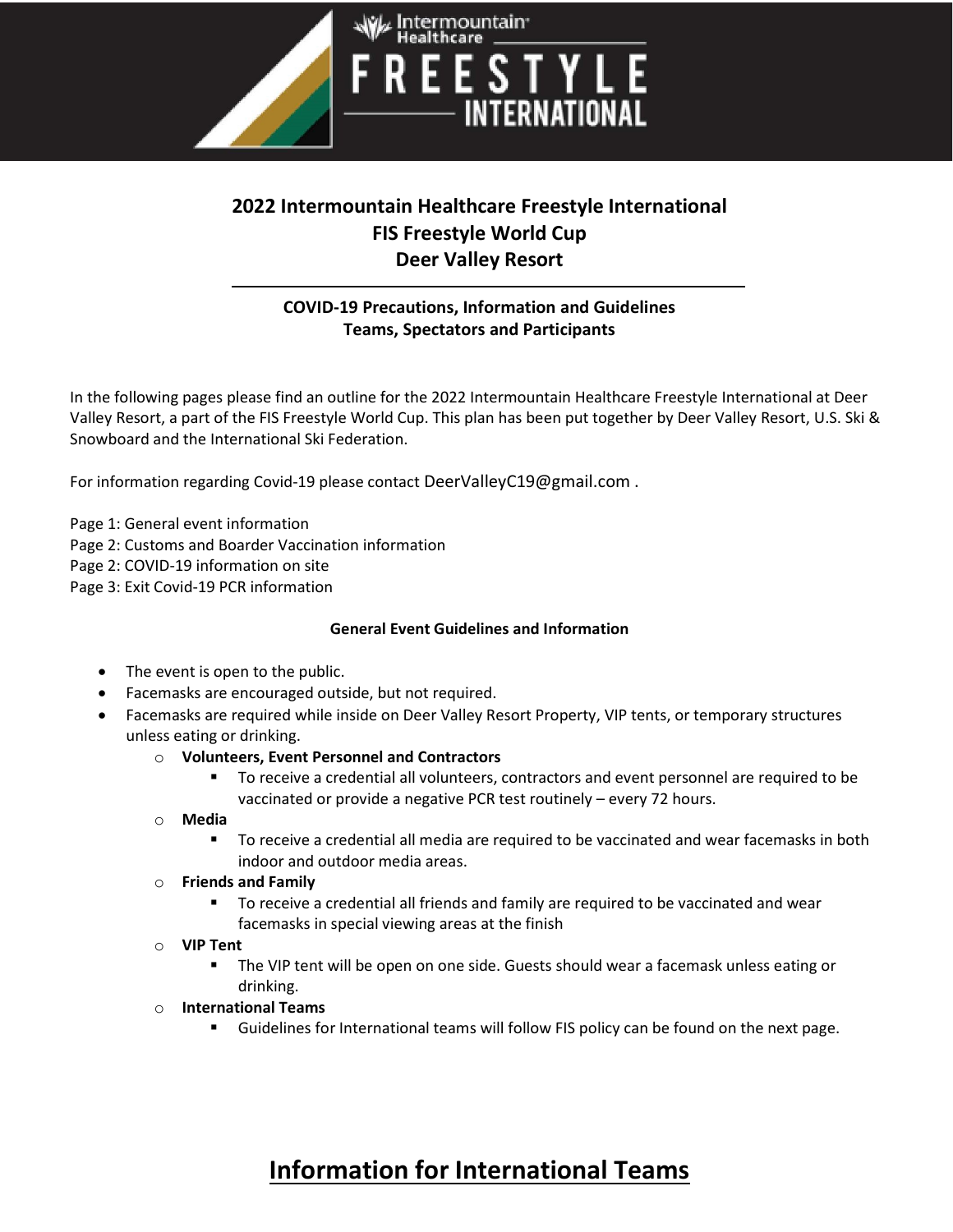

Dear International Teams,

Please read carefully the following pages regarding Customs and Boarder information for entering the United States as well as Covid-19 event guidelines based on FIS requirements.

For information regarding Covid-19 please contact DeerValleyC19@gmail.com.

## Entry to the United States

All foreign travelers entering the U.S. must have a negative COVID-19 test and result 24 hours prior to getting on a plane to travel to the U.S.

All foreign travelers entering the U.S. must be vaccinated as outlined below

- 1. Everyone who is fully vaccinated is able to travel to the USA starting on Nov. 8 without a waiver. Note that ESTA or visa is required as in the past depending on the traveler's nationality.
	- a. You are considered fully vaccinated:
		- i. 2 weeks (14 days) after an accepted single-dose COVID-19 vaccine
		- ii. 2 weeks (14 days) after your second dose of an accepted 2-dose series
		- iii. 2 weeks (14 days) after you received the full series of an active (not placebo) COVID-19 vaccine in the U.S.-based AstraZeneca or Novavax COVID-19 vaccine trials
		- iv. 2 weeks (14 days) after you received 2 doses of any "mix-and-match" combination of accepted COVID-19 vaccines administered at least 17 days apart
	- b. If you don't meet the above requirements, you are NOT fully vaccinated.
	- c. Accepted vaccines: Janssen/J&J, Pfizer-BioNTech, Moderna, AstraZeneca, Covishield, BIBP/Sinopharm, Sinovac
- 2. Accepted exceptions to full vaccination:
	- b. Persons with documented medical contraindications to receiving a COVID-19 vaccine: https://www.cdc.gov/vaccines/covid-19/clinical-considerations/covid-19-vaccinesus.html#Contraindications
	- c. Persons with valid visas [excluding B-1 (business) or B-2 (tourism) visas] who are citizens of a foreign country with limited COVID-19 vaccine availability: https://www.cdc.gov/quarantine/order-safetravel/technical-instructions.html#anchor\_1635183089047
	- d. Other exceptions: https://www.cdc.gov/coronavirus/2019-ncov/travelers/proof-ofvaccination.html#noncitizen

Vaccines not listed above are not accepted. Previous infection with partial or no vaccination is not accepted.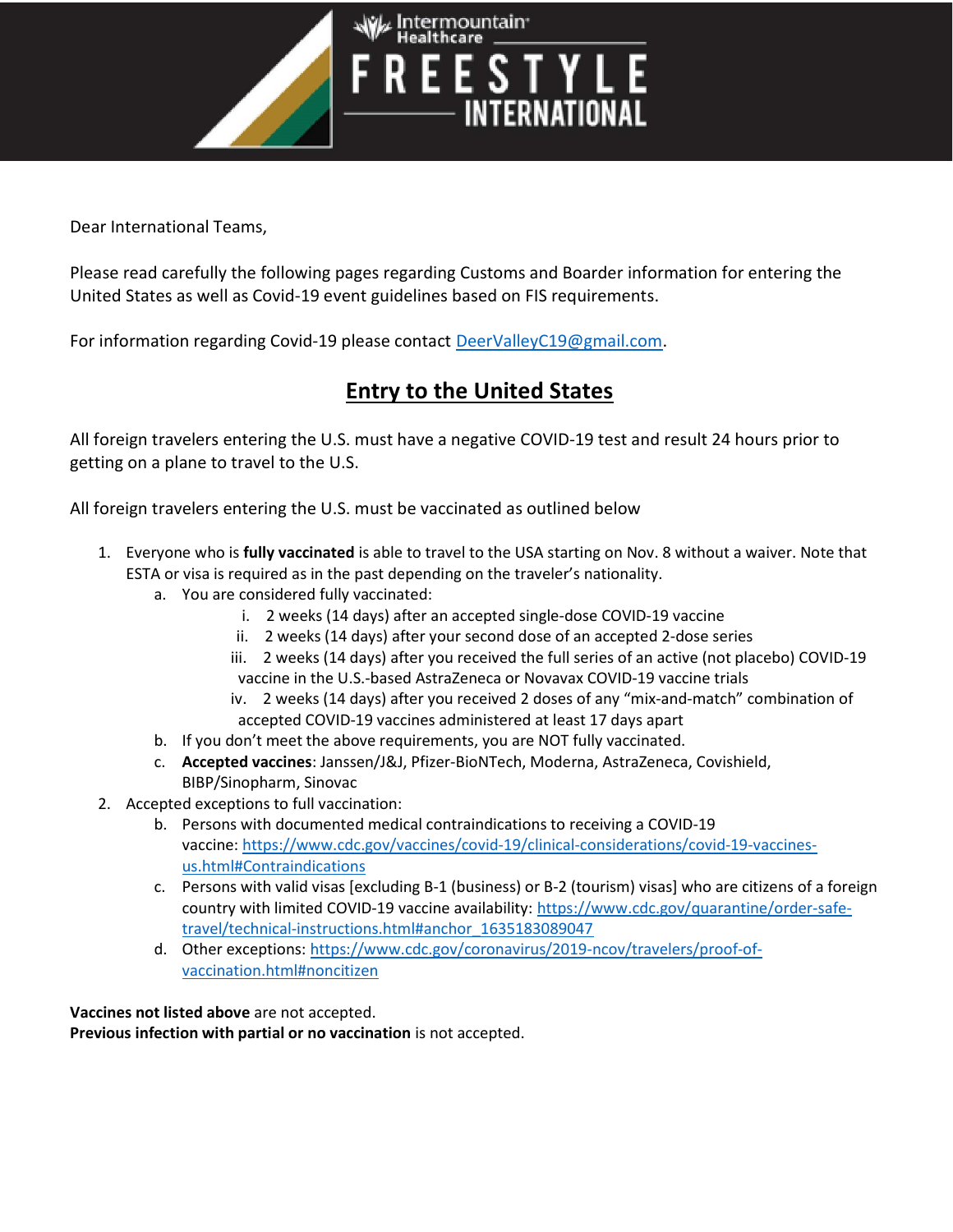

# COVID-19 International Team Guidelines and Recommendations

### General information

- Sign up for the FIS Passport
- No participants should travel if they are experiencing symptoms.
- Sanitize, wear your mask and limit interactions outside your team.
- The state of Utah has no Covid-19 restrictions, however the event requests international teams limit exposure as much as possible.

#### Important information prior to arriving

- All teams must sign up and upload all required information to the FIS Passport by January 2, 2022. Any issues please contact c19support@fisski.com.
- Per FIS requirements all international teams need a 72-hour PCR test and result from official arrival date –
	- Aerials 72 hours prior to January 8, 2022.
	- Moguls 72 hours prior to January 10, 2022.
	- All results need to be uploaded into the FIS passport.
- The only exemption from testing requirement is if you have had a positive Covid test between 11-90 days of official arrival day. This also needs to be uploaded into the FIS passport. However, please check with your airline before departing to confirm entry to the United States with no test.
- Proof of negative COVID-19 test is required to pick up accreditation.

#### While at the venue

- Wear a face mask in public, please note everyone is required to wear masks while inside on Deer Valley Resort property.
- Fill out and upload daily health screening in the FIS Passport
- Please avoid contact with the local organizing committee, tourists and fans and keep distances between those outside of your team.
- Coaches and teams will be allotted and area to stand which is separated from public.

#### Official event meetings

All official event meetings will be held online.

#### Accommodation

 Depending on which hotel you are at, some may be open to public, some may not. Please note that the state of Utah has no COVID-19 restrictions and any policy put in place is dependent on the private business.

#### Meals

Meals will be held independent from public and tables will be separated by country.